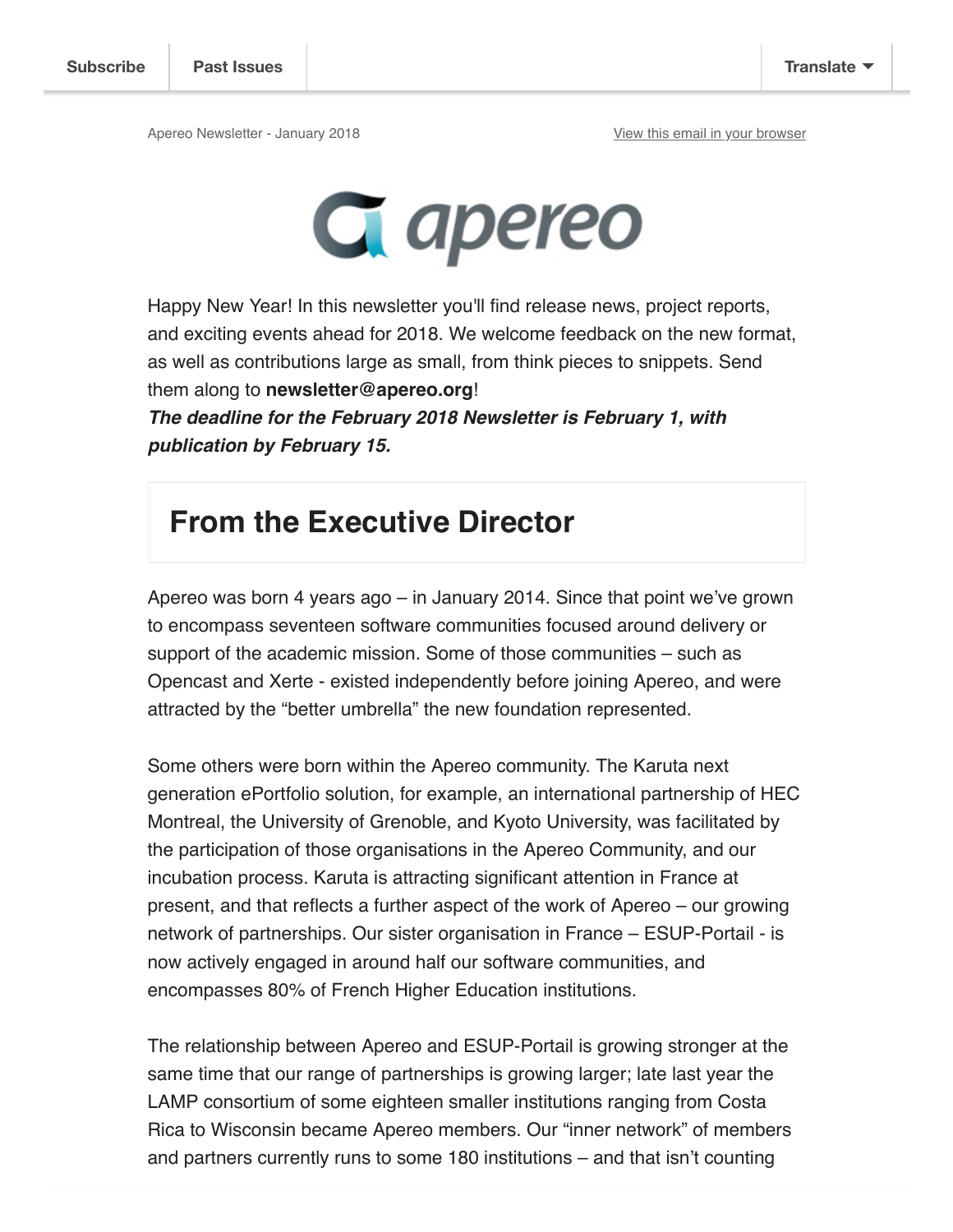members.

2018 will see something of a focus on those non-member adopters and contributors. Apereo provides a range of services to our communities, perhaps most importantly providing a legal entity to safeguard the intellectual property our members create together in the service of education.

To get better at that, we need to grow available resource, and in the main, that means growing membership. If you're at a school which is an Apereo member, you have the sincere thanks of everyone in our community. If you're at a school that relies – to whatever extent - on Apereo sponsored software, or even if you simply believe that a vibrant open source community is useful insurance against commercial- proprietary vendors, consider joining. You'll find an extended community of peers, with a global reach, engaged in solving the same problems you face.

Let's make that community stronger still in 2018. Happy New Year!

### **Wanted: Your Institution's Story**

Consider submitting a vignette for apereo.org

If you've not looked at www.apereo.org recently, go take a look. On the landing page we're promoting Apereo sponsored software in a series of what we're calling "vignettes". These are short stories and messages about what problems adopters are using Apereo software to help solve. Check out the solutions we've highlighted so far! Have a message about Apereo software you'd like to communicate to others? Why not take five minutes to write a vignette and forward to ed@apereo.org

#### **News**

#### **Now Open! 2018 Open Apereo Call for Proposals!**

Affordability of education has become a key issue, not simply for students and educational institutions, but for society as a whole. Open source software can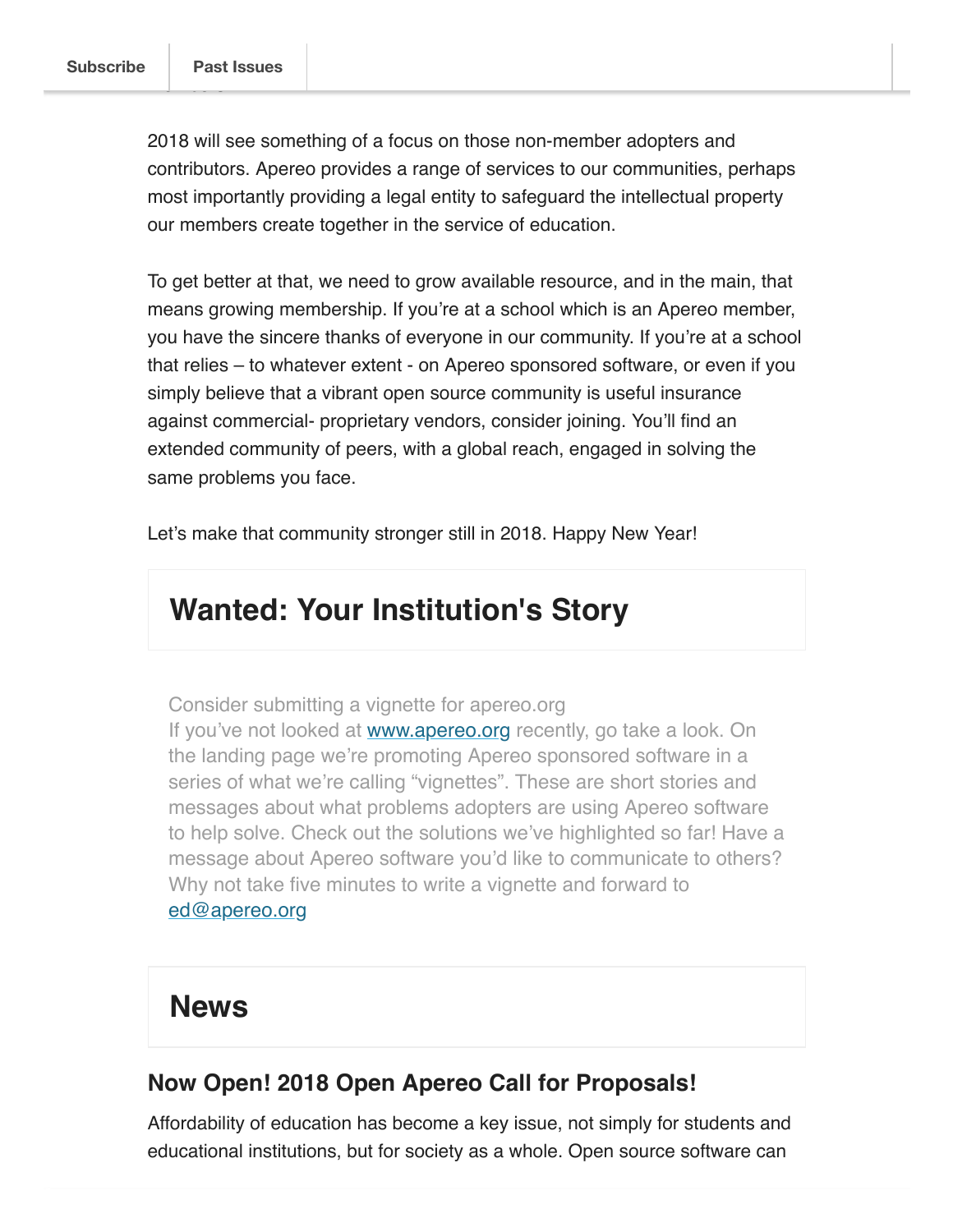At Open Apereo 2018, you'll find out more about how your institution can engage with open source software and the communities that support it. You'll learn how open source works, and how it can work for your institution. You'll see first-hand how a community responds to the challenges of today by innovating for tomorrow. Above all, you'll return with real data based on realworld experiences of development and deployment that can inform your institutional practice and strategy. We look forward to seeing you at Open Apereo 2018 conference in Montreal, Quebec, June 3 - 7.

enhancing student success, while helping to control costs.

We invite you to submit a proposal now!

Read More

### **Now Open! Nominations for Apereo Teaching and Learning Awards (ATLAS) 2018**

The Apereo Teaching and Learning community is seeking submissions for the annual Apereo Teaching and Learning Awards competition.The award recognizes innovation and excellence in the use of digital technologies to enhance teaching, academic collaboration, and student engagement and learning.

This year, the award applicant selection process opens on January 16, 2018 and closes on February 26, 2018. During this time period, applications will be accepted at the **ATLAS** page in Apereo.org. Additional information on the award (mission statement, a definition of innovation, criteria, rubrics, and previous winners) will be also available on the site.

Please read the ATLAS FAQs to find out more details about the award.

Read More

### **Upcoming Events**



**2018 SakaiCamp**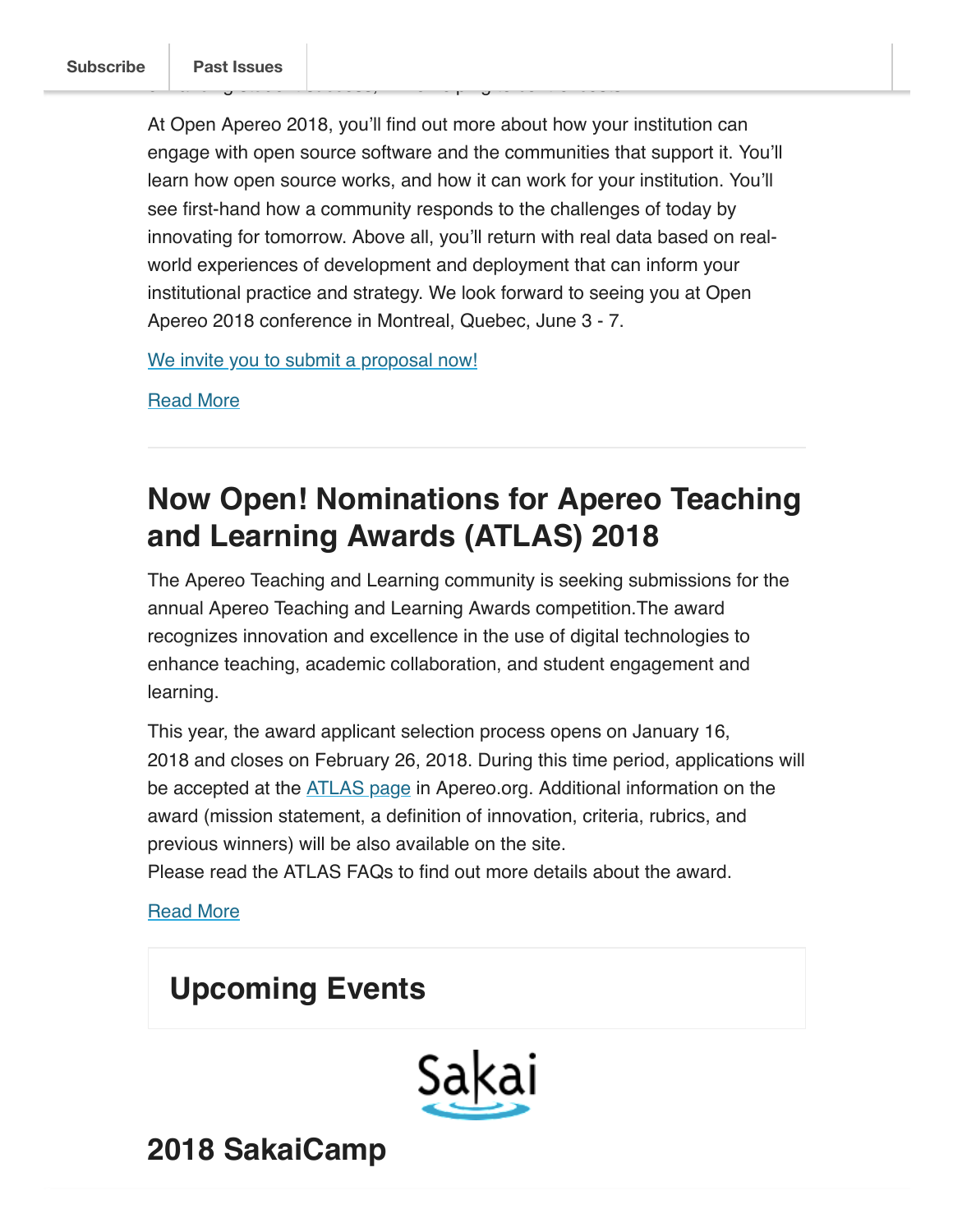#### **Where:** Orlando, Florida

**What:** 3rd Annual SakaiCamp

SakaiCamp is an annual small-ish (roughly 20 people +/-) unconference style working meeting. This means that the group decides on the agenda itself with large group discussions, small group breakouts, and working sessions. It's a fun and productive 2.5 day meeting with an extra day tacked on for team building. Come learn about our newly formed traditions of late night putt putt golf, Cafe Tutu Tango, and having a blast while getting work done. **Who:** Open meeting. All are welcome, though space is limited. There is no registration cost, though you are responsible for your own transportation, accommodation, and food.

**When:** Sunday January 21st - Wednesday morning January 24th, 2018

Read More

### **Apereo Webinar - Learning What Works When Scaling Analytics Infrastructure**

When: Wednesday, 24th January at 1200 US Eastern / 1700 GMT **Abstract:** With student success as a primary institutional goal, NC State's DELTA organization has taken initial steps in building a scalable analytics infrastructure. This webinar provides insights into the open source frameworks, analytics technology, and strategy required to deploy analytics infrastructure with efficient IT delivery. We will discuss planning an architecture to accommodate large amounts of data, while still providing predictions in short order. We will also touch on some work we are doing building cohorts of subpopulations to improve scalability and accuracy. In addition, we will discuss ongoing and future work to improve the infrastructure even further.

#### **Speakers:**

Lou Harrison, Director of Educational Technology Services, NC State University - DELTA Linda Feng, Software Architect, Unicon Gary Gilbert, Software Architect, Unicon Read More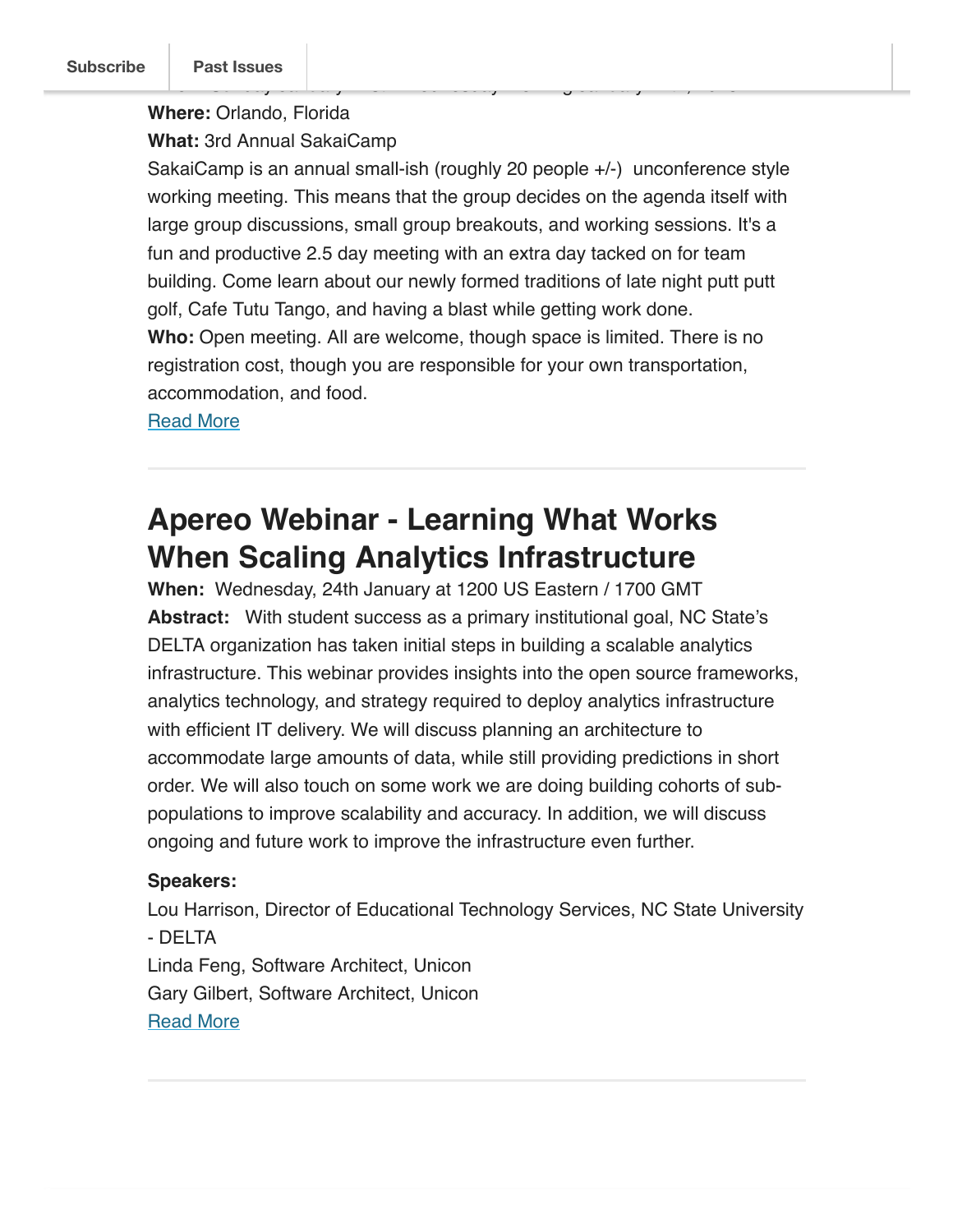**Subscribe Past Issues**



### **2018 ESUP Days/Apereo Paris**

The ESUP-Portail Consortium and the Apereo Foundation are pleased to invite you to the fifth edition of the **ESUP-Days/Apereo Paris event**.

This joint conference will take place at the Université Paris Descartes (Paris, FRANCE) on February 6, 2018.

Read More

### **Opencast Community Summit 2018: Call for Participation**

The annual Opencast conference will be hosted from February 14 to February 16, 2018 at the University of Vienna. The meeting will allow participants from the Opencast community to present their current activities related to Opencast and academic video management in general.

The Opencast community is an international collaboration of individuals, higher education institutions and organizations working together to develop, define and document best practices for the management of audiovisual content in academia.

Read More

### **Project News**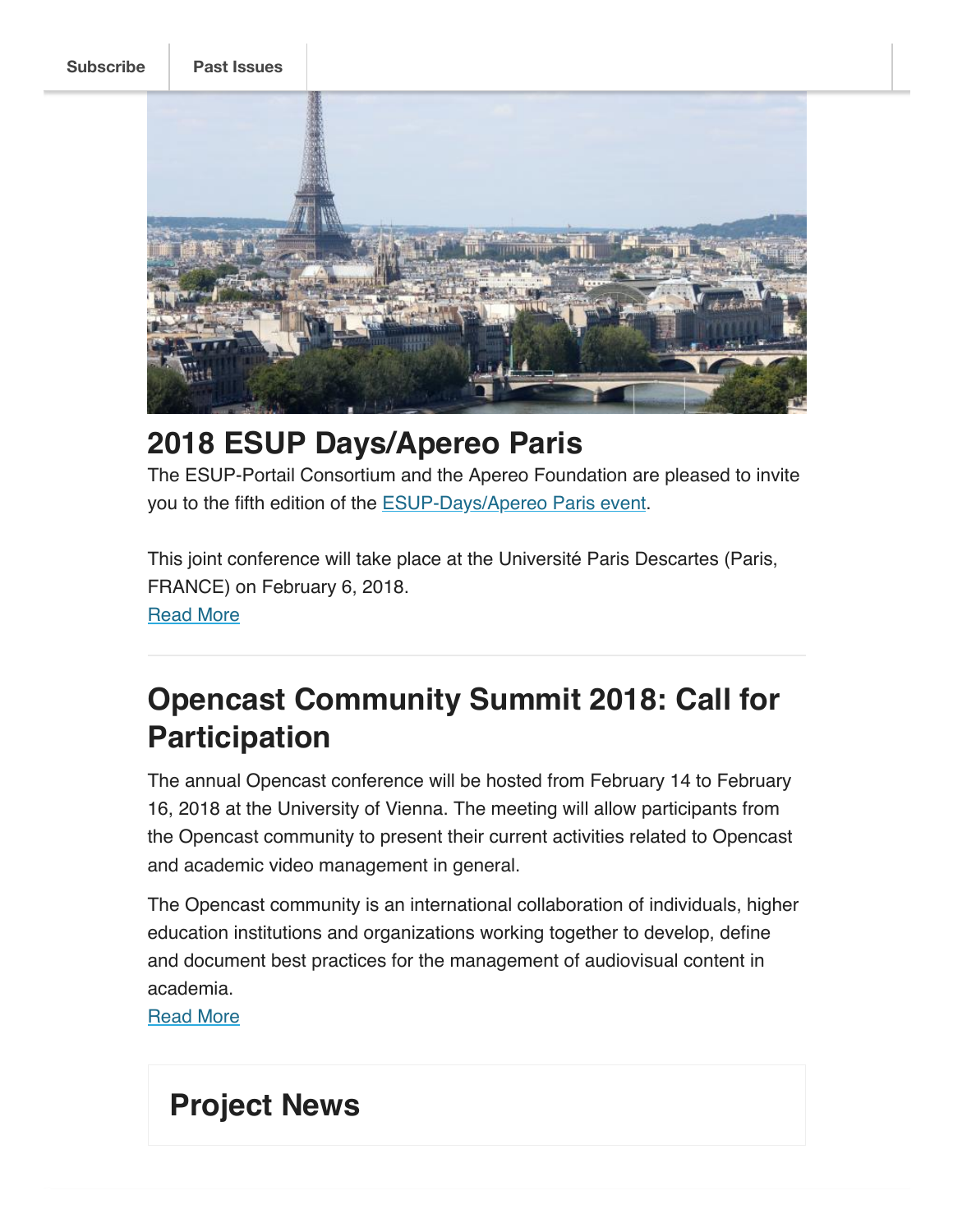#### **Unicon Open Source Support Briefing - EQUELLA**

#### **When: Thursday, January 25, 9:00 a.m. PT / 12:00 p.m. ET**

Unicon Open Source Support Briefings inform the public and community members of the development activities and contributions Unicon has made on behalf of its clients and its Open Source Support program subscribers. Briefings are not meant to take the place of community-driven mechanisms for communication or coordination, but to provide a look at how Unicon participates as an active community member.

Read More

## **OPENCAST**

#### **Opencast 4.0 has been released**

A new version of Opencast has been released on December 8th 2017. The lecture capture software is now at stable version 4.0. It features the new asset manager, scheduler and many improvements in scalability and stability. Read More

# uRortal

#### **Unicon Open Source Support Briefing - uPortal**

**When:** Wednesday, January 24, 10:00 a.m. PT / 1:00 p.m. ET Unicon Open Source Support Briefings inform the public and community members of the development activities and contributions Unicon has made on behalf of its clients and its Open Source Support program subscribers. Briefings are not meant to take the place of community-driven mechanisms for communication or coordination, but to provide a look at how Unicon participates as an active community member.

Read More



Copyright © 2018 Apereo Foundation, All rights reserved. Want to change how you receive these emails?